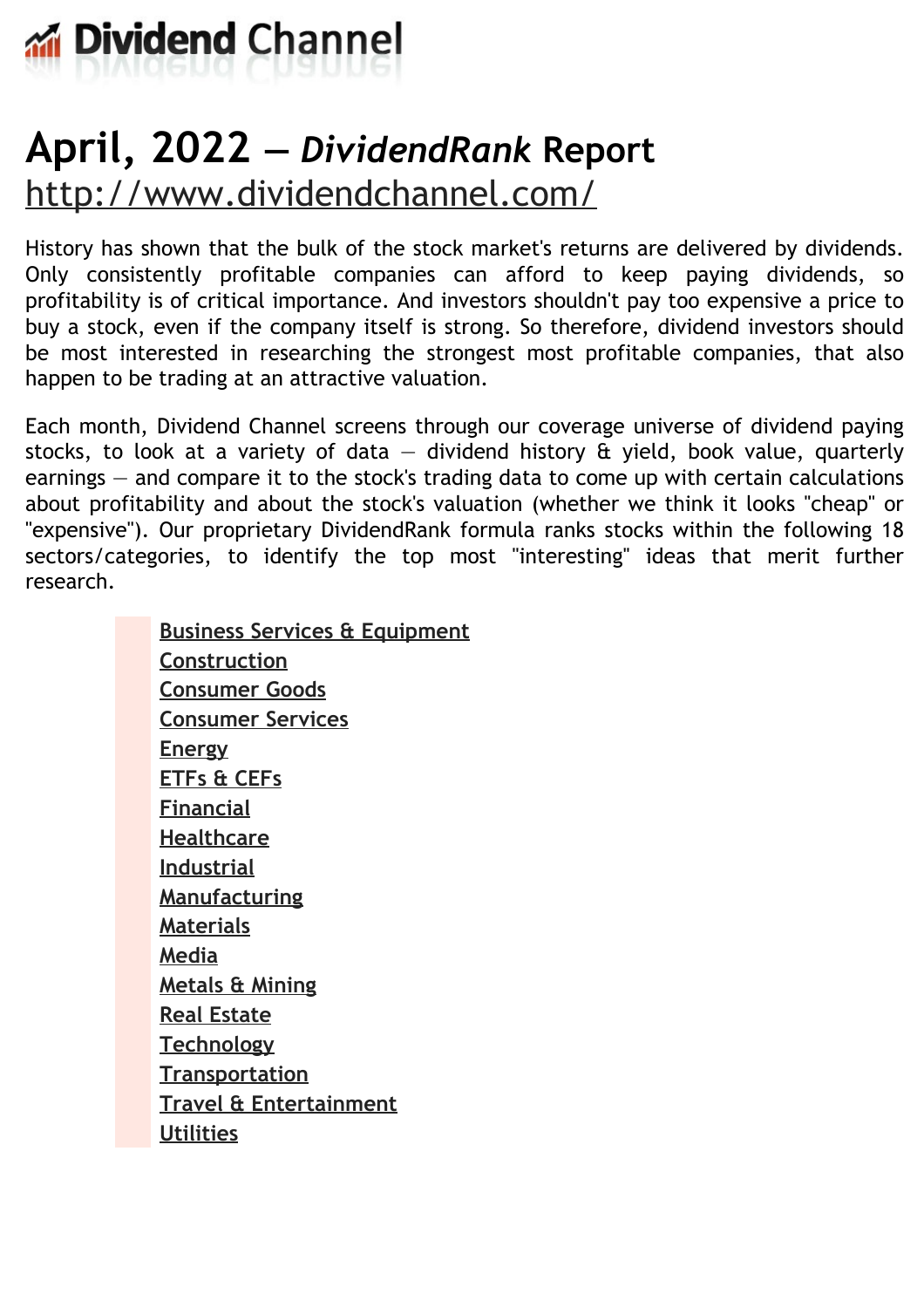# **BUSINESS SERVICES & EQUIPMENT**

| <b>DividendRank</b> | Symbol      |   |      | Dividend Recent Yield* |
|---------------------|-------------|---|------|------------------------|
| #1                  | <b>TRTN</b> | Q | 2.60 | 3.70%                  |
| #2                  | <b>CCAP</b> | Q | 1.64 | 9.21%                  |
| #3                  | <b>BGSF</b> | Q | 0.60 | 4.56%                  |
| #4                  | <b>HHR</b>  | А | 0.84 | 5.59%                  |
| #5                  | <b>NEWT</b> | Q | 2.60 | 9.74%                  |
| #6                  | WU          | Q | 0.94 | 5.02%                  |
| #7                  | BCO         | Q | 0.80 | 1.18%                  |
| #8                  | <b>HCKT</b> | Q | 0.44 | 1.91%                  |
| #9                  | <b>MAN</b>  | S | 2.52 | 2.68%                  |
| #10                 | RMR         |   | 1.52 | 4.89%                  |

•<br>"<sub>(updated 7 hours, 20 minutes ago) Yield calculations vary and may not be reliable nor comparable. Not all publicly<br>traded securities are ranked; data may be incorrect or out of date. Rankings are for informational purp</sub> *and do not constitute advice. Full [disclaimer](https://www.dividendchannel.com/disclaimer/)*



Triton International, through its subsidiaries, leases intermodal transportation equipment, primarily maritime containers, and provides maritime container management services through a worldwide network of service subsidiaries, third-party depots and other facilities. Co. has two business segments: equipment leasing, which includes the acquisition, leasing, re-leasing and sale of multiple types of intermodal transportation equipment, primarily intermodal containers; and equipment trading, which purchases containers from shipping line customers, and other sellers of containers, and resells these containers to container retailers and users of containers for storage or one-way shipment.

#### **Preferreds:** [TRTN.PRA](https://www.preferredstockchannel.com/symbol/trtn.pra/), [TRTN.PRB,](https://www.preferredstockchannel.com/symbol/trtn.prb/) [TRTN.PRC](https://www.preferredstockchannel.com/symbol/trtn.prc/)

| <b>CONSTRUCTION</b> |               |   |      |                                    |
|---------------------|---------------|---|------|------------------------------------|
| <b>DividendRank</b> | <b>Symbol</b> |   |      | Dividend Recent Yield <sup>®</sup> |
| #1                  | <b>MDC</b>    | Q | 2.00 | 5.29%                              |
| #2                  | <b>KBH</b>    | Q | 0.60 | 1.85%                              |
| #3                  | <b>PHM</b>    | Q | 0.60 | 1.43%                              |
| #4                  | LEN           | Q | 1.50 | 1.85%                              |
| #5                  | CCS           | Q | 0.80 | 1.49%                              |
| #6                  | DHI           | Q | 0.90 | 1.21%                              |
| #7                  | TOL           | Q | 0.80 | 1.70%                              |
| #8                  | <b>IBP</b>    | Q | 1.26 | 1.49%                              |
| #9                  | <b>PRIM</b>   | Q | 0.24 | 1.01%                              |
| #10                 | <b>HEES</b>   | Q | 1.10 | 2.53%                              |

*\** ated 7 hours, 20 minutes ago) Yield calculations vary and may not be reliable nor comparable. Not all publicly traded securities are ranked; data may be incorrect or out of date. Rankings are for informational purposes only *and do not constitute advice. Full [disclaimer](https://www.dividendchannel.com/disclaimer/)*



M.D.C. Holdings is engaged in the homebuilding and financial services. Co.'s homebuilding operations consist of its subsidiaries that purchase finished lots or develop lots to the extent necessary for the construction and sale of single-family detached homes to first-time and first-time move-up homebuyers. Co.'s financial services operations include: HomeAmerican Mortgage Corporation, which originates mortgage loans for its homebuyers; and Allegiant Insurance Company, Inc., A Risk Retention Group, which provides insurance coverage to its homebuilding subsidiaries on homes that have been delivered and various of its subcontractors for completed work on those delivered homes.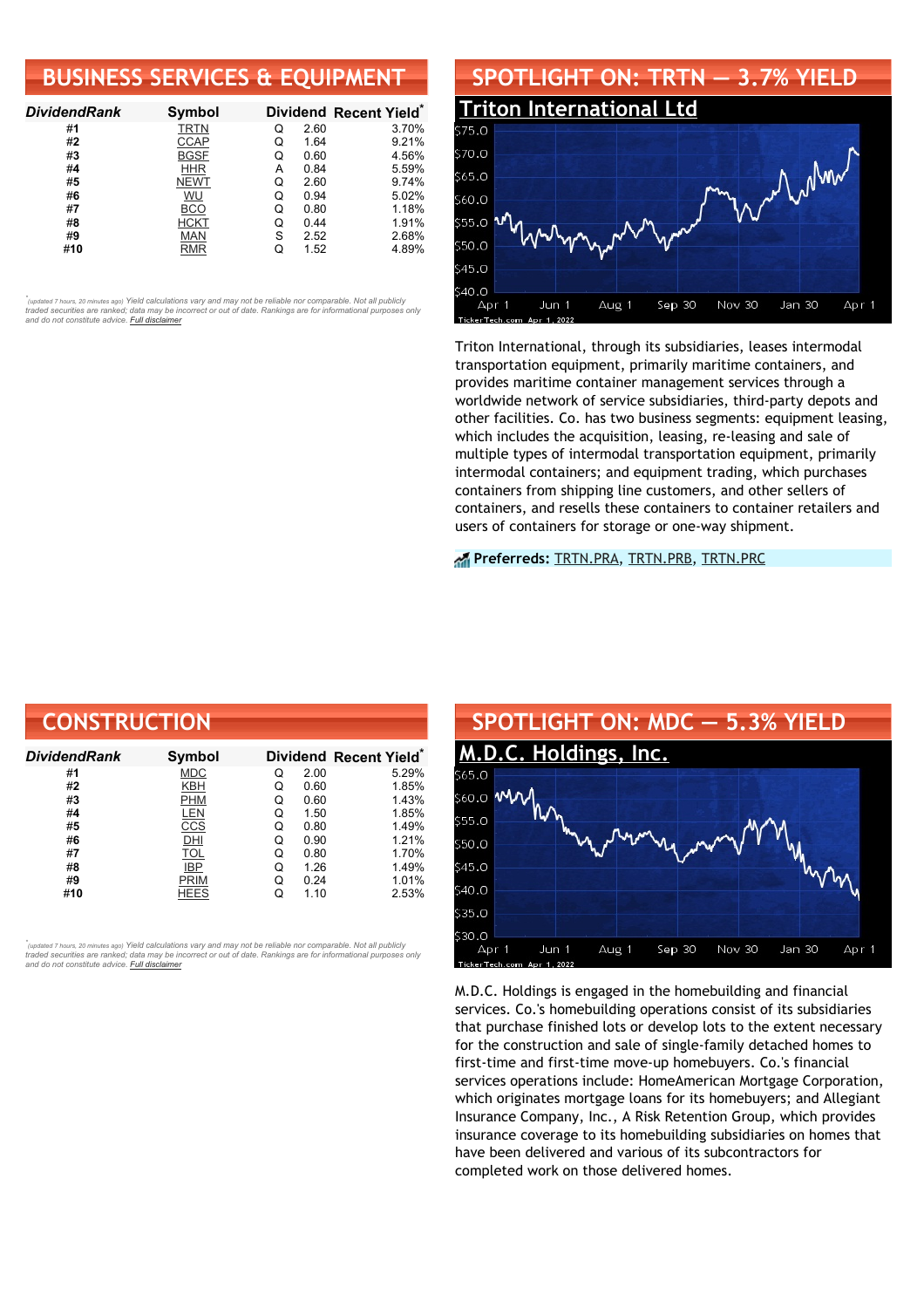## **CONSUMER GOODS**

| <b>DividendRank</b> | Symbol      |   |      | Dividend Recent Yield* |
|---------------------|-------------|---|------|------------------------|
| #1                  | <b>BGFV</b> | Q | 1.00 | 5.83%                  |
| #2                  | <b>ACCO</b> | Q | 0.30 | 3.75%                  |
| #3                  |             | Q | 1.60 | 5.39%                  |
| #4                  | <b>HVT</b>  | Q | 1.00 | 3.65%                  |
| #5                  | <b>BKE</b>  |   | 1.40 | 4.24%                  |
| #6                  | SAH         | O | 1.00 | 2.35%                  |
| #7                  | <b>DKS</b>  | Q | 1.95 | 1.95%                  |
| #8                  | <b>PAG</b>  | Q | 1.88 | 2.01%                  |
| #9                  | <b>WBA</b>  | Q | 1.91 | 4.27%                  |
| #10                 | GES         |   | 0.90 | 4.12%                  |

•<br>"<sub>(updated 7 hours, 20 minutes ago) Yield calculations vary and may not be reliable nor comparable. Not all publicly<br>traded securities are ranked; data may be incorrect or out of date. Rankings are for informational purp</sub> *and do not constitute advice. Full [disclaimer](https://www.dividendchannel.com/disclaimer/)*



Big 5 Sporting Goods is a holding company. Through its subsidiary, Big 5 Corp, Co. is a sporting goods retailer in the western United States. Co. operates stores and an e-commerce platform under the Big 5 Sporting Goods name. Co. provides product offering in a sporting goods store. Co.'s product mix includes athletic shoes, apparel and accessories, as well as a selection of outdoor and athletic equipment for team sports, fitness, camping, hunting, fishing, home recreation, tennis, golf and winter and summer recreation. Big 5 Services Corp., a subsidiary of Big 5 Corp., provides a centralized operation for the issuance and administration of gift cards and returned merchandise credits.

| <b>CONSUMER SERVICES</b> |             |   |      |                        |
|--------------------------|-------------|---|------|------------------------|
| DividendRank             | Symbol      |   |      | Dividend Recent Yield* |
| #1                       | <b>GHC</b>  | O | 6.32 | 1.03%                  |
| #2                       | SCI         | Q | 1.00 | 1.52%                  |
| #3                       | <b>MNRO</b> | Q | 1.04 | 2.35%                  |
| #4                       | <b>ROL</b>  | Q | 0.40 | 1.14%                  |
| #5                       | <b>STRA</b> | Q | 2.40 | 3.62%                  |
| #6                       | CSV         | Q | 0.45 | 0.84%                  |

,<br>"<sub>(updated 7 hours, 20 minutes ago) Yield calculations vary and may not be reliable nor comparable. Not all publicly<br>traded securities are ranked; data may be incorrect or out of date. Rankings are for informational purp</sub> *and do not constitute advice. Full [disclaimer](https://www.dividendchannel.com/disclaimer/)*



Graham Holdings is an education and media company, whose operations include educational services; television broadcasting; online, print and local TV news; home health and hospice care; and manufacturing. Co.'s subsidiary, Kaplan, Inc. provides educational services, both domestically and outside the United States. Co.'s media operations comprise of the ownership and operation of television broadcasting, plus Slate and Foreign Policy magazines; and Pinna, an ad-free audio streaming service for children. Co. also owns, among other, automotive dealerships, restaurants, a cybersecurity training company, a marketing solutions provider, and a customer data and analytics software company.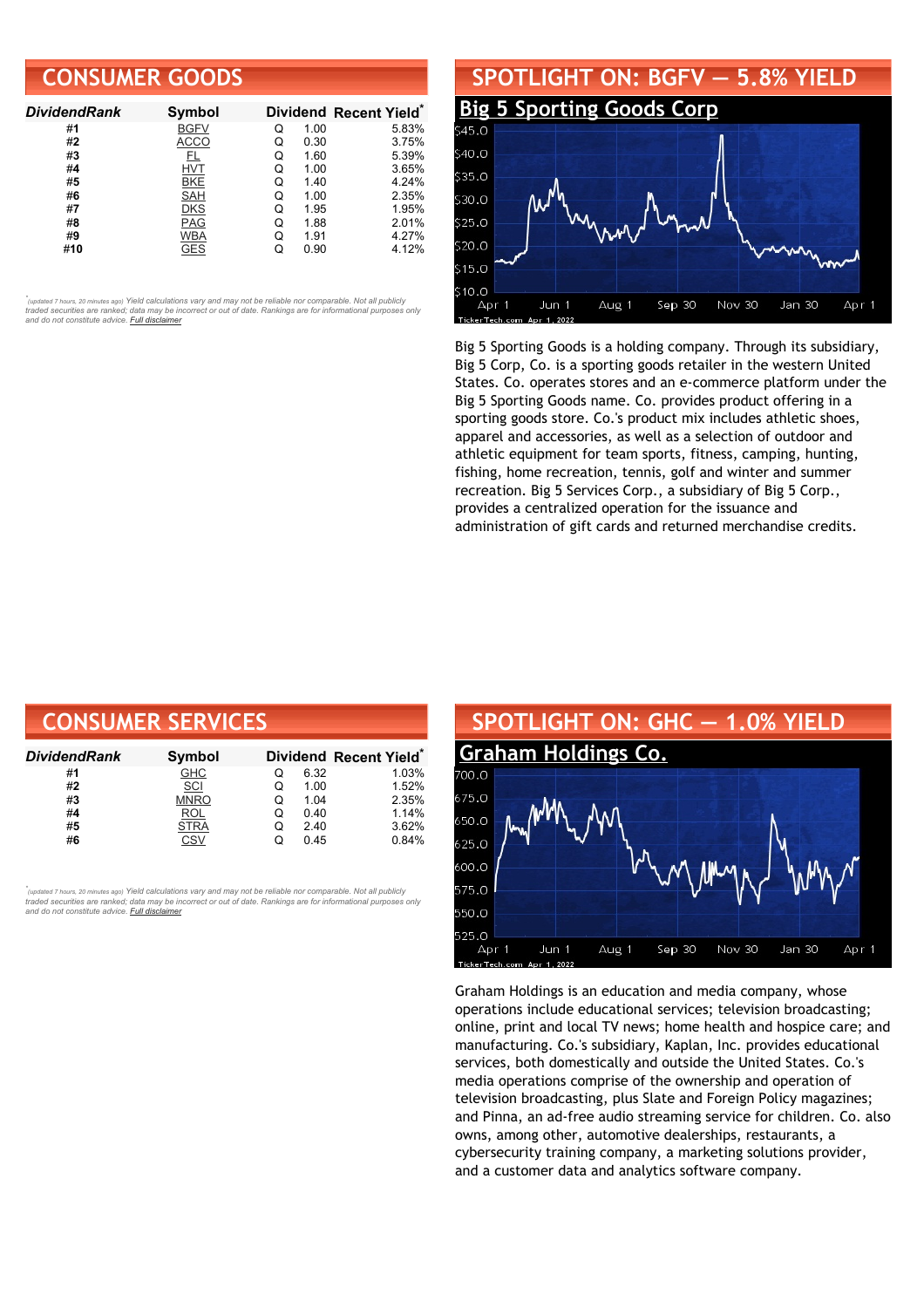| <b>ENERGY</b>       |             |   |      |                        |
|---------------------|-------------|---|------|------------------------|
| <b>DividendRank</b> | Symbol      |   |      | Dividend Recent Yield* |
| #1                  | <b>PRT</b>  | м | 0.85 | 9.41%                  |
| #2                  | EOG         | Q | 3.00 | 2.52%                  |
| #3                  | <b>CIVI</b> | Q | 1.85 | 3.10%                  |
| #4                  | <b>FANG</b> | Q | 2.40 | 1.75%                  |
| #5                  | <b>PSX</b>  | Q | 3.68 | 4.26%                  |
| #6                  | OVV         | Q | 0.80 | 1.48%                  |
| #7                  | EPM         | Q | 0.40 | 5.89%                  |
| #8                  | <b>TRP</b>  | Q | 3.60 | 6.38%                  |
| #9                  | COP         | Q | 1.20 | 1.20%                  |
| #10                 | Ε           | S | 1.87 | 6.39%                  |

#### **SPOTLIGHT ON: PRT — 9.4% YIELD [PermRock](http://www.dividendchannel.com/symbol/prt/) Royalty Trust** \$10.0 \$9.0 \$8.0 \$7.0 \$6.0  $550$ \$4.0 Jun 1 Aug 1 Sep 30 Nov 30 Jan 30 Apr 1 Apr 1

PermRock Royalty Trust acquires and holds the Net Profits Interest for the benefit of its unitholders. The Net Profits Interest entitles Co. to receive 80% of the net profits from the sale of oil and natural gas production from the Underlying Properties. The Underlying Properties consist of the following four operating areas: the Permian Clearfork area located in Hockley and Terry Counties, TX; the Permian Abo area located in Terry and Cochran Counties, TX; the Permian Shelf area located in Glasscock, Schleicher, Stonewall and Coke Counties, TX; and the Permian Platform area located in Ward, Crane, Terry and Ector Counties, TX.

| <b>ETFS &amp; CEFS</b> |             |   |      |                        |
|------------------------|-------------|---|------|------------------------|
| <b>DividendRank</b>    | Symbol      |   |      | Dividend Recent Yield* |
| #1                     | <b>RIV</b>  | м | 2.04 | 12.77%                 |
| #2                     | <b>BWG</b>  | м | 1.08 | 10.67%                 |
| #3                     | GHY         | М | 1.26 | 9.42%                  |
| #4                     | <b>IHD</b>  | Q | 0.72 | 10.75%                 |
| #5                     | <b>ACV</b>  | м | 2.16 | 8.49%                  |
| #6                     | <b>ISD</b>  | М | 1.26 | 8.78%                  |
| #7                     | <b>FTHY</b> | М | 1.61 | 9.26%                  |
| #8                     | <b>FSD</b>  | М | 1.26 | 9.36%                  |
| #9                     | <b>EDI</b>  | м | 0.84 | 11.55%                 |
| #10                    | AIO         | м | 1.80 | 8.23%                  |

*\** ated 7 hours, 20 minutes ago) Yield calculations vary and may not be reliable nor comparable. Not all publicly traded securities are ranked; data may be incorrect or out of date. Rankings are for informational purposes only *and do not constitute advice. Full [disclaimer](https://www.dividendchannel.com/disclaimer/)*



RiverNorth Opportunities Fund is a diversified, closed-end management investment company. The Fund's investment objective is total return consisting of capital appreciation and current income. The Fund seeks to achieve its investment objective by pursuing a tactical asset allocation strategy and investing under normal circumstances in closed-end funds and exchange-traded funds with a focus on risk-adjusted returns (Underlying Funds). Underlying Funds also may include business development companies and special purpose acquisition companies.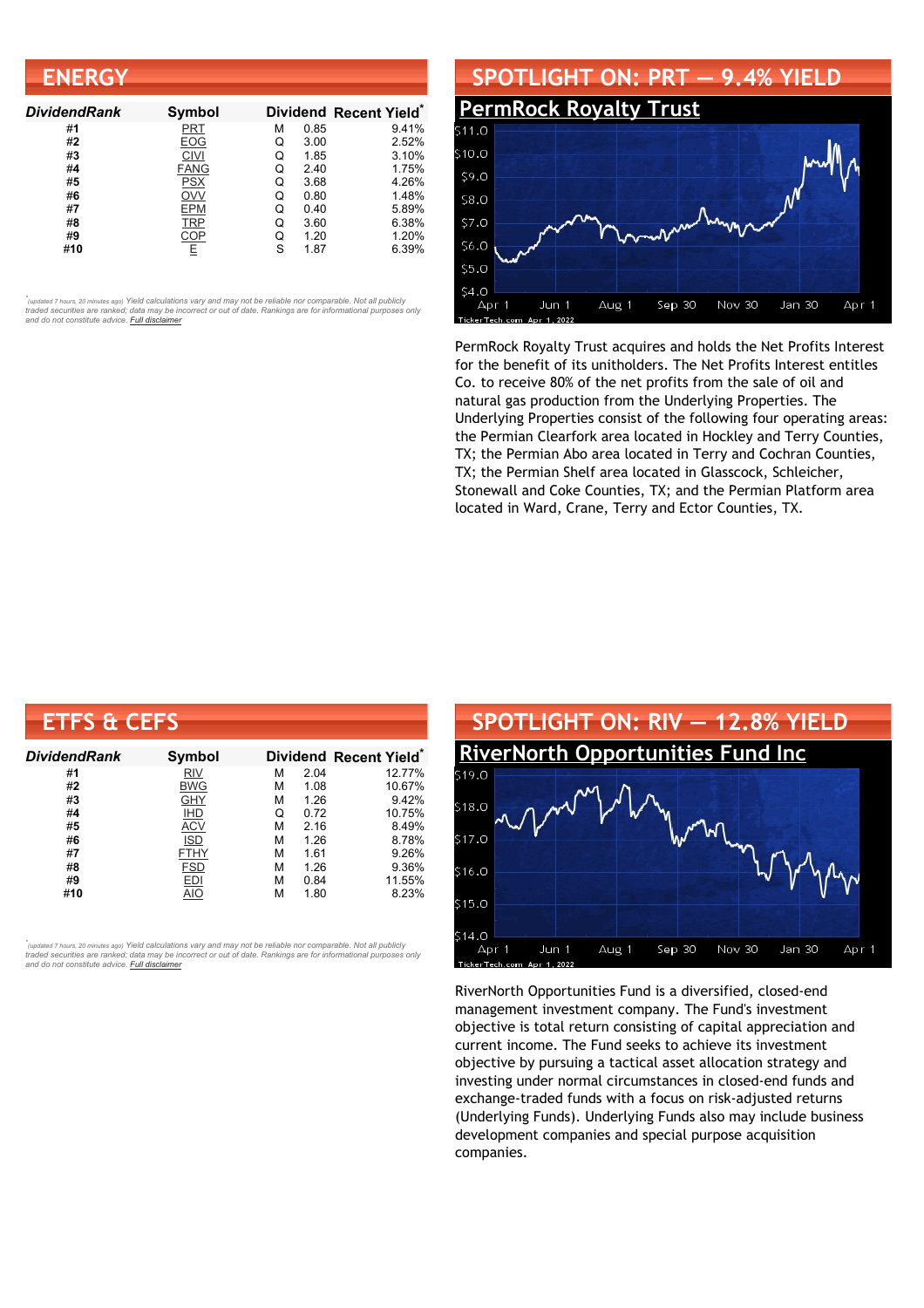| <b>FINANCIAL</b> |  |  |
|------------------|--|--|
|                  |  |  |
|                  |  |  |

| <b>DividendRank</b> | Symbol       |   |      | Dividend Recent Yield* |
|---------------------|--------------|---|------|------------------------|
| #1                  | OPY          | Q | 0.60 | 1.38%                  |
| #2                  | ORI          | Q | 0.92 | 3.56%                  |
| #3                  | JEF          | Q | 1.20 | 3.65%                  |
| #4                  | <b>WSBF</b>  | Q | 0.80 | 4.14%                  |
| #5                  | ECC          | м | 1.68 | 12.78%                 |
| #6                  | <b>FUNC</b>  | Q | 0.60 | 2.66%                  |
| #7                  | COWN         | Q | 0.48 | 1.77%                  |
| #8                  | <b>RBCAA</b> | Q | 1.36 | 3.04%                  |
| #9                  | <b>FINV</b>  | А | 0.20 | 5.16%                  |
| #10                 | FNF          |   | 1.76 | 3.60%                  |



Oppenheimer Holdings, through its operating subsidiaries, is a middle-market investment bank and broker-dealer. Co. is engaged in a range of activities in the financial services industry, including retail securities brokerage, institutional sales and trading, investment banking (both corporate and public finance), equity and fixed income research, research, market-making, trust services and investment advisory and asset management services. Co.'s reportable segments are: Private Client, Asset Management, and Capital Markets.

| <b>HEALTHCARE</b> |             |   |      |                                    |  |  |
|-------------------|-------------|---|------|------------------------------------|--|--|
| Dividend Rank     | Symbol      |   |      | Dividend Recent Yield <sup>®</sup> |  |  |
| #1                | <b>DGX</b>  | Q | 2.64 | 1.93%                              |  |  |
| #2                | <b>ABBV</b> | Q | 5.64 | 3.48%                              |  |  |
| #3                | <b>AMGN</b> | Q | 7.76 | 3.21%                              |  |  |
| #4                | GILD        | Q | 2.92 | 4.91%                              |  |  |
| #5                | <b>MRK</b>  | Q | 2.76 | 3.36%                              |  |  |
| #6                | UTMD        | Q | 1.16 | 1.29%                              |  |  |
| #7                | <b>ABT</b>  | Q | 1.88 | 1.59%                              |  |  |
| #8                | PFE         | Q | 1.60 | 3.09%                              |  |  |
| #9                | CAH         | Q | 1.96 | 3.46%                              |  |  |
| #10               | VTRS        | Q | 0.48 | 4.41%                              |  |  |

*\** ated 7 hours, 20 minutes ago) Yield calculations vary and may not be reliable nor comparable. Not all publicly traded securities are ranked; data may be incorrect or out of date. Rankings are for informational purposes only *and do not constitute advice. Full [disclaimer](https://www.dividendchannel.com/disclaimer/)*



Quest Diagnostics provides diagnostic information services. Co. is made up of two businesses: Diagnostic Information Services, which develops and delivers diagnostic information services, providing insights that allow and enable a range of customers, including patients, clinicians, hospitals, independent delivery networks (including hospital health systems), health plans, employers, accountable care organizations and direct contract entities; and Diagnostic Solutions, which includes Co.'s risk assessment services business, which provides solutions for insurers, and Co.'s healthcare information technology businesses, which provides solutions for healthcare providers.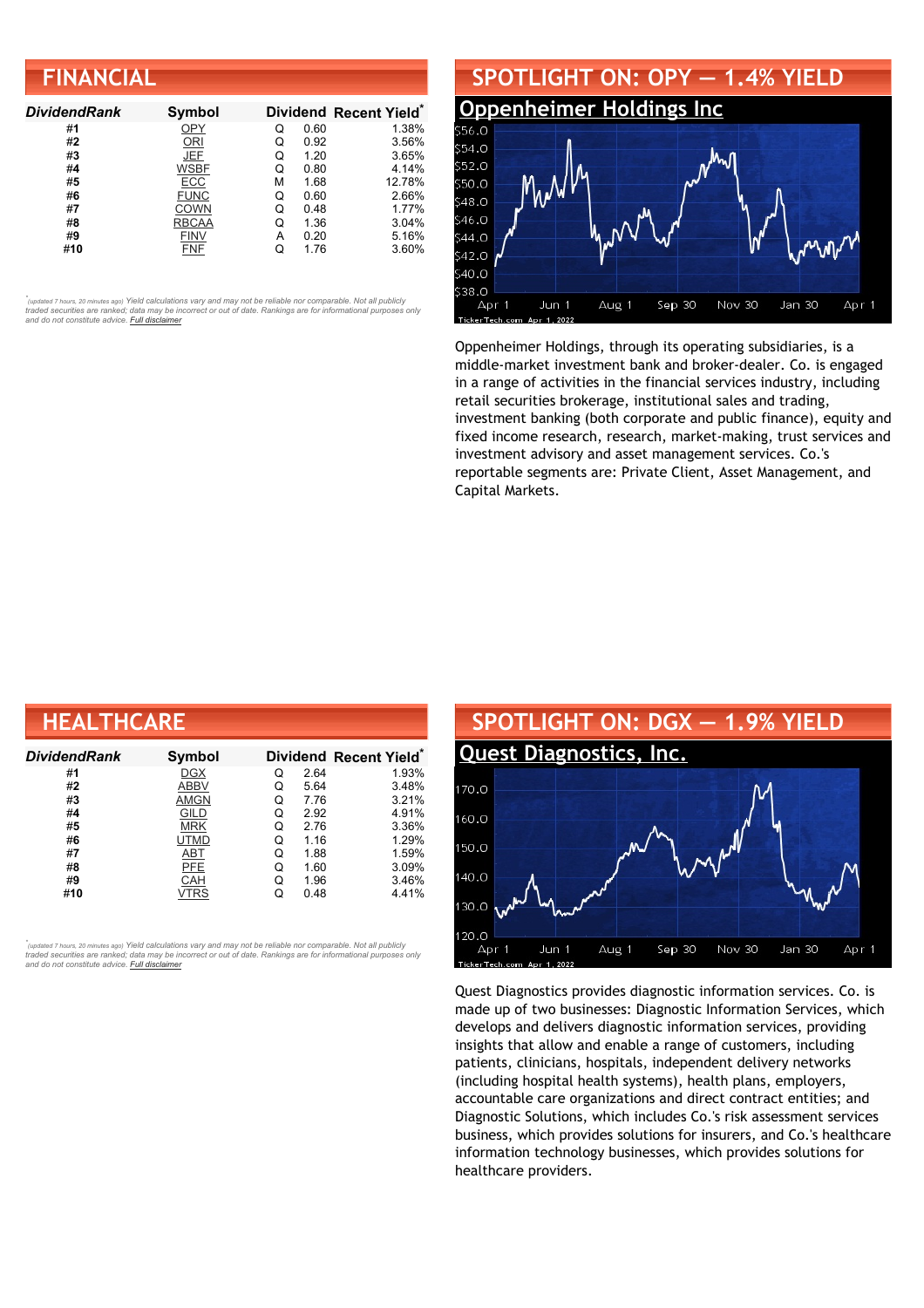| <b>INDUSTRIAL</b>   |               |   |      |                                    |  |  |
|---------------------|---------------|---|------|------------------------------------|--|--|
| <b>DividendRank</b> | Symbol        |   |      | Dividend Recent Yield <sup>®</sup> |  |  |
| #1                  | FF.           | Q | 0.24 | 2.47%                              |  |  |
| #2                  | <b>HUN</b>    | Q | 0.85 | 2.27%                              |  |  |
| #3                  | <b>BCC</b>    | Q | 0.48 | 0.69%                              |  |  |
| #4                  | <u>MLI</u>    | Q | 1.00 | 1.85%                              |  |  |
| #5                  | $rac{CE}{OC}$ | Q | 2.72 | 1.90%                              |  |  |
| #6                  |               | Q | 1.40 | 1.53%                              |  |  |
| #7                  | <b>NPO</b>    | Q | 1.12 | 1.15%                              |  |  |
| #8                  | <b>TROX</b>   | Q | 0.50 | 2.53%                              |  |  |
| #9                  | CС            | Q | 1.00 | 3.18%                              |  |  |
| #10                 | <b>NTIC</b>   | Q | 0.28 | 2.33%                              |  |  |

#### **SPOTLIGHT ON: FF — 2.5% YIELD [FutureFuel](http://www.dividendchannel.com/symbol/ff/) Corp** \$16.0  $514.0$  $5120$ \$10.0 \$8.0 56.0 Aug 1 Sep 30 Nov 30 Jan 30 Apr 1 Apr 1 Jun 1

FutureFuel, through its wholly-owned subsidiary, FutureFuel Chemical Company, manufactures chemical products, bio-based fuel products, and bio-based specialty chemical products. Co.'s business is managed in two segments: chemicals and biofuels. Co.'s chemicals segment manufactures chemical products that are sold to third party customers, and comprises two components: custom manufacturing (manufacturing chemicals for specific customers) and performance chemicals (multi-customer specialty chemicals). Co.'s biofuels segment primarily produces and sells biodiesel. In addition, Co. sells petrodiesel in blends with its biodiesel and, from time to time, with no biodiesel added.

| <b>MANUFACTURING</b> |               |   |      |                        |
|----------------------|---------------|---|------|------------------------|
| DividendRank         | <b>Symbol</b> |   |      | Dividend Recent Yield* |
| #1                   | <b>BSET</b>   | Q | 0.56 | 3.38%                  |
| #2                   | <b>WGO</b>    | Q | 0.72 | 1.33%                  |
| #3                   | <b>CRWS</b>   | Q | 0.32 | 4.92%                  |
| #4                   | <b>ETD</b>    | Q | 1.16 | 4.45%                  |
| #5                   | LCII          | Q | 3.60 | 3.47%                  |
| #6                   | <b>HOFT</b>   | Q | 0.80 | 4.22%                  |
| #7                   | LZB           | Q | 0.66 | 2.50%                  |
| #8                   | <b>FLXS</b>   | Q | 0.60 | 3.11%                  |
| #9                   | THO           | Q | 1.72 | 2.19%                  |
| #10                  | <b>RCKY</b>   | Q | 0.62 | 1.49%                  |

*\** ated 7 hours, 20 minutes ago) Yield calculations vary and may not be reliable nor comparable. Not all publicly traded securities are ranked; data may be incorrect or out of date. Rankings are for informational purposes only *and do not constitute advice. Full [disclaimer](https://www.dividendchannel.com/disclaimer/)*



Bassett Furniture Industries is a retailer, manufacturer and marketer of home furnishings. Co. has aligned its business into three reportable segments: Wholesale, Retail - Co.-owned stores, and Logistical Services. Co.'s wholesale home furnishings segment is involved principally in the design, manufacture, sourcing, sale and distribution of furniture products to a network of Bassett stores (Co.-owned and licensee-owned stores retail stores) and independent furniture retailers. Co.'s retail segment consists of Co.-owned stores. Co.'s logistical services segment provides customer solutions through network line haul freight (middle mile) and warehousing, distribution and inventory management.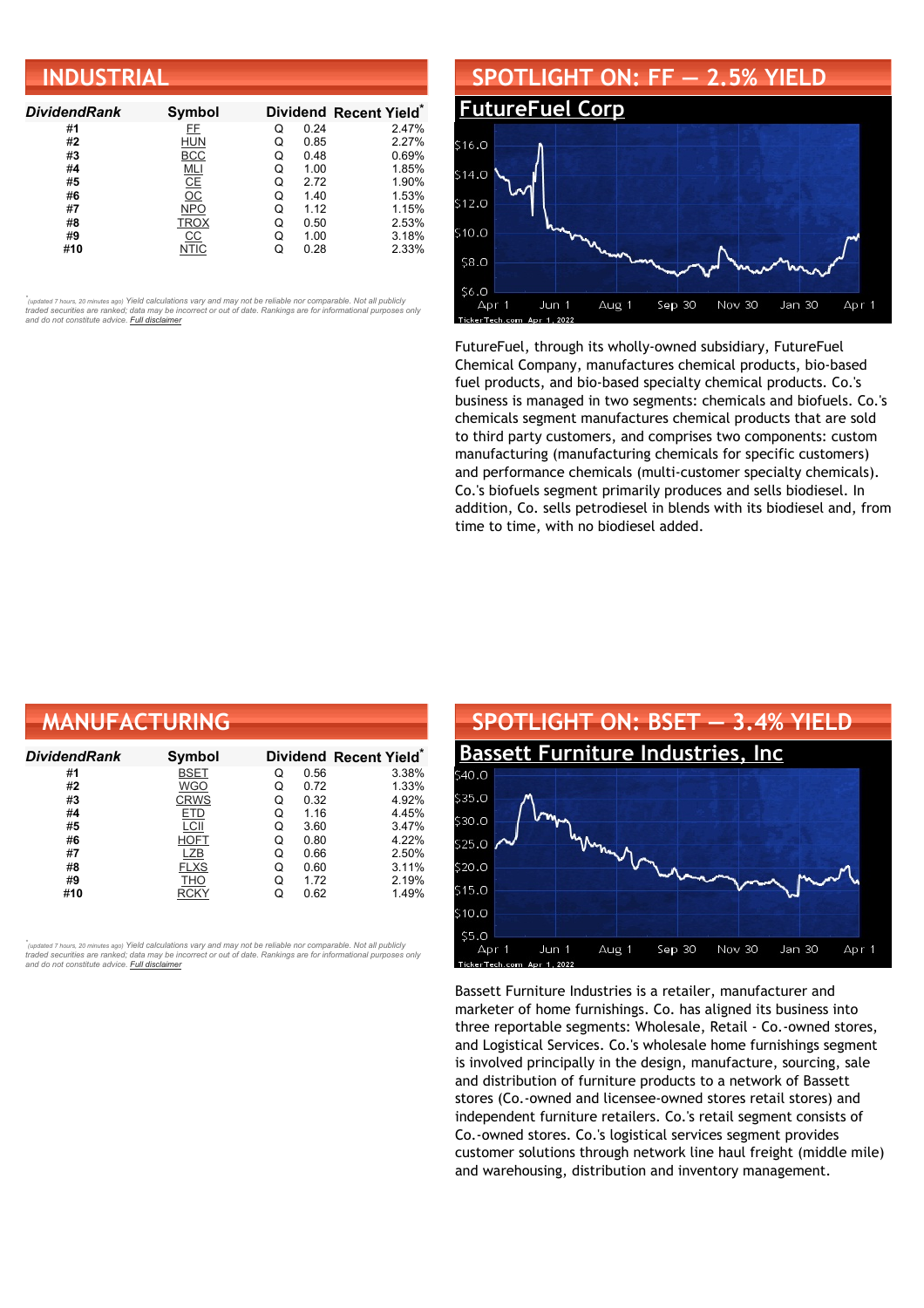| <b>MATERIALS</b>    |             |   |      |                        |
|---------------------|-------------|---|------|------------------------|
| <b>DividendRank</b> | Symbol      |   |      | Dividend Recent Yield* |
| #1                  | <b>SWM</b>  | Q | 1.76 | 6.40%                  |
| #2                  | <b>EMN</b>  | Q | 3.04 | 2.71%                  |
| #3                  | <b>LPX</b>  | Q | 0.88 | 1.42%                  |
| #4                  | <b>DOW</b>  | Q | 2.80 | 4.39%                  |
| #5                  | TG          | Q | 0.48 | 4.00%                  |
| #6                  | <b>MERC</b> | Q | 0.30 | 2.15%                  |
| #7                  | PKG         | Q | 4.00 | 2.56%                  |
| #8                  | <b>FMC</b>  | Q | 2.12 | 1.61%                  |
| #9                  | <b>SEE</b>  | Q | 0.80 | 1.19%                  |
| #10                 | AVY         | Q | 2.72 | 1.56%                  |



Schweitzer-Mauduit International is a producer of materials, including papers, nets and films. Co. operates under two reportable segments: Advanced Materials and Structures, which manufactures resin-based products used in specialty applications in the filtration, transportation, infrastructure and construction, medical and industrial end-markets; and Engineered Papers , which produces cigarette papers and reconstituted tobacco products for cigarette and cigar manufacturers, as well as various other nontobacco paper products.

| <b>MEDIA</b>  |              |   |      |                                    |
|---------------|--------------|---|------|------------------------------------|
| Dividend Rank | Symbol       |   |      | Dividend Recent Yield <sup>®</sup> |
| #1            | <b>EDUC</b>  | Q | 0.40 | 5.16%                              |
| #2            | <b>NXST</b>  | Q | 3.60 | 1.91%                              |
| #3            | <b>PARA</b>  | Q | 0.96 | 2.54%                              |
| #4            | <b>CMCSA</b> | Q | 1.08 | 2.31%                              |
| #5            | <b>TGNA</b>  | Q | 0.38 | 1.70%                              |
| #6            | <b>IPG</b>   | Q | 1.16 | 3.27%                              |
| #7            | OMC          | Q | 2.80 | 3.30%                              |
| #8            | <b>ARC</b>   | Q | 0.20 | 5.13%                              |
| #9            | SGA          | Q | 0.64 | 2.76%                              |
| #10           | DALN         | Q | 0.64 | 9.14%                              |

*\** ated 7 hours, 20 minutes ago) Yield calculations vary and may not be reliable nor comparable. Not all publicly traded securities are ranked; data may be incorrect or out of date. Rankings are for informational purposes only *and do not constitute advice. Full [disclaimer](https://www.dividendchannel.com/disclaimer/)*



Educational Development is the U.S. trade co-publisher of educational children's books produced in the U.K. by Usborne Publishing Limited and it also publishes books through its Kane Miller Book Publisher; both publishers of international children's books. While selling children's books and related products (collectively referred to as books) is Co.'s line of business, it sells them through the following business segments: Home Business Division, which sells Co.'s books through independent consultants directly to its customers; and Publishing Division, which sells Co.'s books to bookstores, toy stores, specialty stores, museums and other retail outlets throughout the country.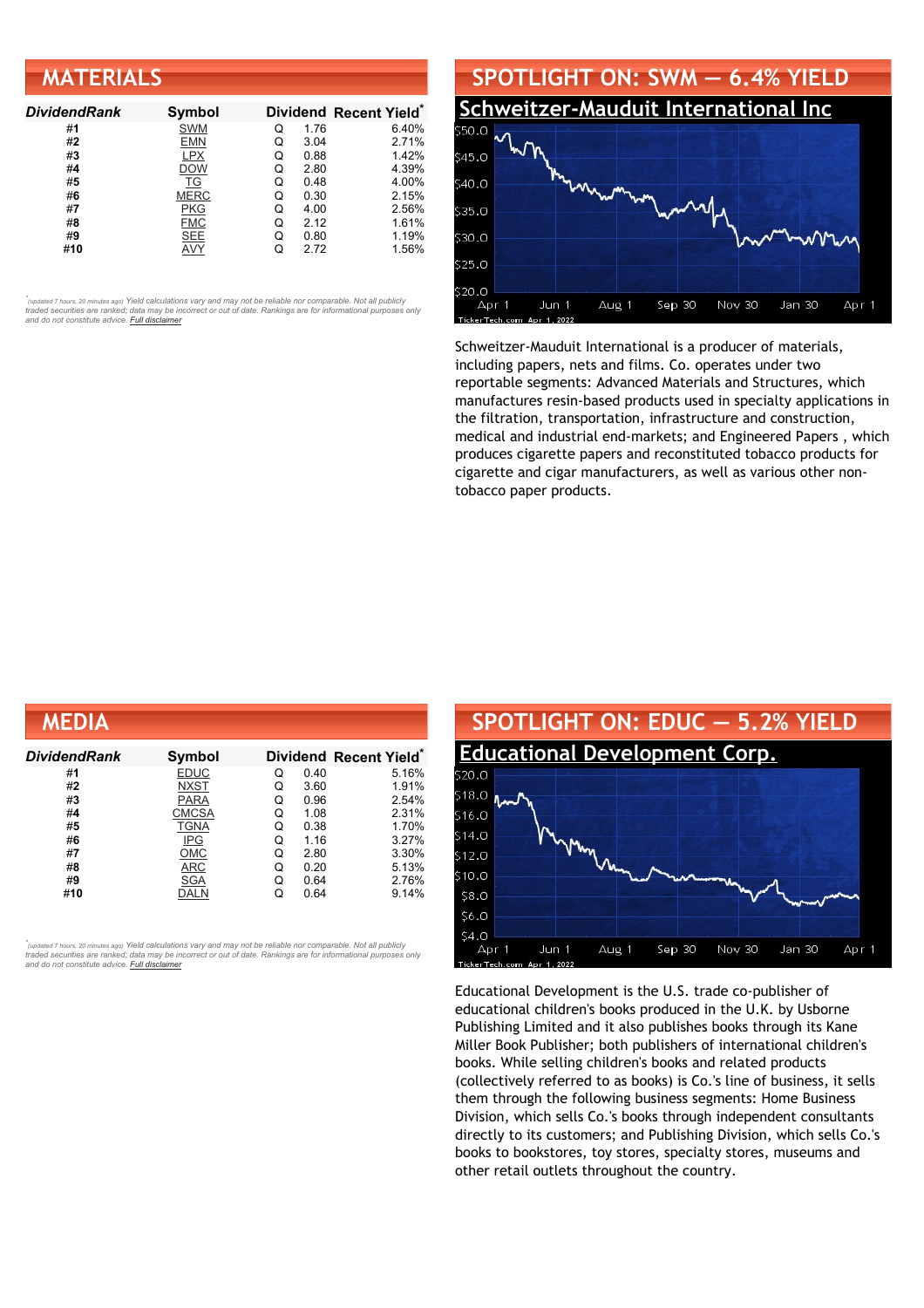## **METALS & MINING**

| <b>DividendRank</b> | Symbol      |   |      | Dividend Recent Yield* |
|---------------------|-------------|---|------|------------------------|
| #1                  | <b>WOR</b>  | Q | 1.12 | 2.18%                  |
| #2                  | <b>STLD</b> | Q | 1.36 | 1.63%                  |
| #3                  | <b>RS</b>   | Q | 3.50 | 1.91%                  |
| #4                  | <b>NUE</b>  | Q | 2.00 | 1.35%                  |
| #5                  | UFPI        | Q | 0.80 | 1.04%                  |
| #6                  | <b>NC</b>   | Q | 0.79 | 2.01%                  |
| #7                  | MT          | А | 0.32 | 1.01%                  |
| #8                  | <b>SLGN</b> | Q | 0.64 | 1.38%                  |
| #9                  |             | O | 0.20 | 0.53%                  |
| #10                 |             |   | 0.56 | 1.35%                  |

•<br>"<sub>(updated 7 hours, 20 minutes ago) Yield calculations vary and may not be reliable nor comparable. Not all publicly<br>traded securities are ranked; data may be incorrect or out of date. Rankings are for informational purp</sub> *and do not constitute advice. Full [disclaimer](https://www.dividendchannel.com/disclaimer/)*



Worthington Industries is an industrial manufacturing company, focused on steel processing and manufactured metal products. Co. has two segments: Steel Processing, which buys coils of steel from integrated steel mills and mini-mills and processes them to the precise type, thickness, length, width, shape and surface quality required by customer specifications, and toll processes steel for steel mills, end-users, service centers and other processors; and Pressure Cylinders, which manufactures and sells filled and unfilled pressure cylinders, tanks, hand torches, tools, well water and expansion tanks, along with various accessories and related products for various end-use market applications.

| <b>REAL ESTATE</b> |             |   |      |                                    |  |  |
|--------------------|-------------|---|------|------------------------------------|--|--|
| Dividend Rank      | Symbol      |   |      | Dividend Recent Yield <sup>®</sup> |  |  |
| #1                 | <b>FSP</b>  | Q | 0.36 | 6.10%                              |  |  |
| #2                 | <b>RWT</b>  | Q | 0.92 | 8.74%                              |  |  |
| #3                 | <b>BRSP</b> | Q | 0.76 | 8.22%                              |  |  |
| #4                 | RC          | Q | 1.68 | 11.16%                             |  |  |
| #5                 | <b>MFA</b>  | Q | 0.44 | 10.92%                             |  |  |
| #6                 | CIO         | Q | 0.80 | 4.53%                              |  |  |
| #7                 | <b>CIM</b>  | Q | 1.32 | 10.96%                             |  |  |
| #8                 | <b>EFC</b>  | М | 1.80 | 10.14%                             |  |  |
| #9                 | <b>AJX</b>  | Q | 1.04 | 8.87%                              |  |  |
| #10                | MITT        | Q | 0.84 | 9.03%                              |  |  |

*\** ated 7 hours, 20 minutes ago) Yield calculations vary and may not be reliable nor comparable. Not all publicly traded securities are ranked; data may be incorrect or out of date. Rankings are for informational purposes only *and do not constitute advice. Full [disclaimer](https://www.dividendchannel.com/disclaimer/)*



Franklin Street Properties is a real estate investment trust (REIT) focused on commercial real estate investments primarily in office markets and operates in only one segment: real estate operations. The real estate operations include rental income from real estate leasing, interest income from secured loans made on office properties, property dispositions and fee income from asset/property management and development. Co. provides asset management, property management, property accounting, investor and/or development services to its portfolio and certain of its Sponsored REITs through its subsidiaries, FSP Investments LLC and FSP Property Management LLC.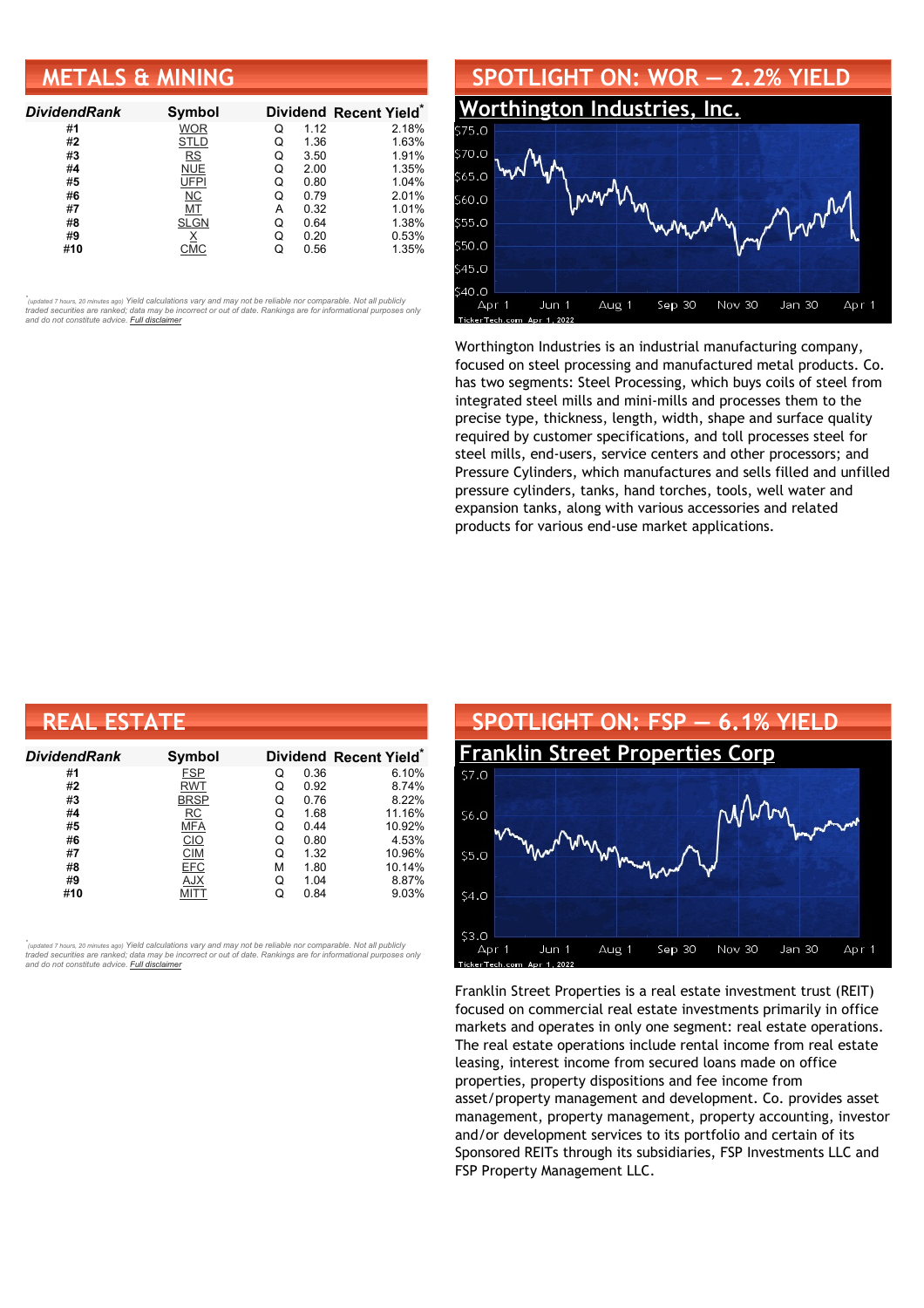| <b>TECHNOLOGY</b>   |             |   |      |                        |  |
|---------------------|-------------|---|------|------------------------|--|
| <b>DividendRank</b> | Symbol      |   |      | Dividend Recent Yield* |  |
| #1                  | NL          | Q | 0.28 | 3.89%                  |  |
| #2                  | <b>AVT</b>  | Q | 1.04 | 2.56%                  |  |
| #3                  | <b>TSM</b>  | Q | 1.97 | 1.89%                  |  |
| #4                  | <b>HPE</b>  | Q | 0.48 | 2.87%                  |  |
| #5                  | <b>INTC</b> | Q | 1.46 | 2.95%                  |  |
| #6                  | <b>SWKS</b> | Q | 2.24 | 1.68%                  |  |
| #7                  | <b>STX</b>  | Q | 2.80 | 3.11%                  |  |
| #8                  | <b>NTAP</b> | Q | 2.00 | 2.41%                  |  |
| #9                  | MEI         | Q | 0.56 | 1.29%                  |  |
| #10                 | EBAY        | Q | 0.88 | 1.54%                  |  |

#### **SPOTLIGHT ON: NL — 3.9% YIELD NL [Industries,](http://www.dividendchannel.com/symbol/nl/) Inc.**  $59C$ \$8.0  $57.0$ \$6.0  $$5.0$ \$4.0 Jun 1 Aug 1 Sep 30 Nov 30 Jan 30 Apr 1 Apr 1

NL Industries is a holding company. Co. operates in the component products industry through its majority-owned subsidiary, CompX International Inc. (CompX). Co. operates in the chemicals industry through its noncontrolling interest in Kronos Worldwide, Inc. (Kronos). Through CompX, Co. manufactures mechanical and electrical cabinet locks and other locking mechanisms used in a variety of applications including ignition systems, mailboxes, file cabinets, desk drawers, tool storage cabinets, electronic circuit panels, storage compartments, and gas station security. Kronos is a producer and marketer of titanium dioxide pigments, a base industrial product used in a range of applications.

| <b>TRANSPORTATION</b> |             |   |      |                        |  |  |
|-----------------------|-------------|---|------|------------------------|--|--|
| DividendRank          | Symbol      |   |      | Dividend Recent Yield* |  |  |
| #1                    | <b>ULH</b>  | Q | 0.42 | 2.08%                  |  |  |
| #2                    | $\mathbf R$ | Q | 2.32 | 2.92%                  |  |  |
| #3                    | AL          | Q | 0.74 | 1.66%                  |  |  |
| #4                    | <b>WERN</b> | Q | 0.48 | 1.17%                  |  |  |
| #5                    | <b>EGLE</b> | Q | 8.20 | 12.04%                 |  |  |
| #6                    | GNK         | Q | 2.68 | 11.35%                 |  |  |
| #7                    | <b>FDX</b>  | Q | 3.00 | 1.30%                  |  |  |
| #8                    | <b>MRTN</b> | Q | 0.24 | 1.35%                  |  |  |
| #9                    | CHRW        | Q | 2.20 | 2.04%                  |  |  |
| #10                   | EXPD        | S | 1.16 | 1.12%                  |  |  |

*\** ated 7 hours, 20 minutes ago) Yield calculations vary and may not be reliable nor comparable. Not all publicly traded securities are ranked; data may be incorrect or out of date. Rankings are for informational purposes only *and do not constitute advice. Full [disclaimer](https://www.dividendchannel.com/disclaimer/)*



Universal Logistics Holdings is an asset-light provider of customized transportation and logistics solutions. Co.'s segments are: contract logistics, which delivers other services and/or dedicated transportation services to support in-bound logistics to original equipment manufacturers; intermodal, which is associated with local and regional drayage moves coordinated by companymanaged terminals; trucking, which is associated with individual freight shipments coordinated by its agents and company-managed terminals; and company-managed brokerage, which provides for the pick-up and delivery of individual freight shipments using broker carriers, coordinated by its company-managed operations.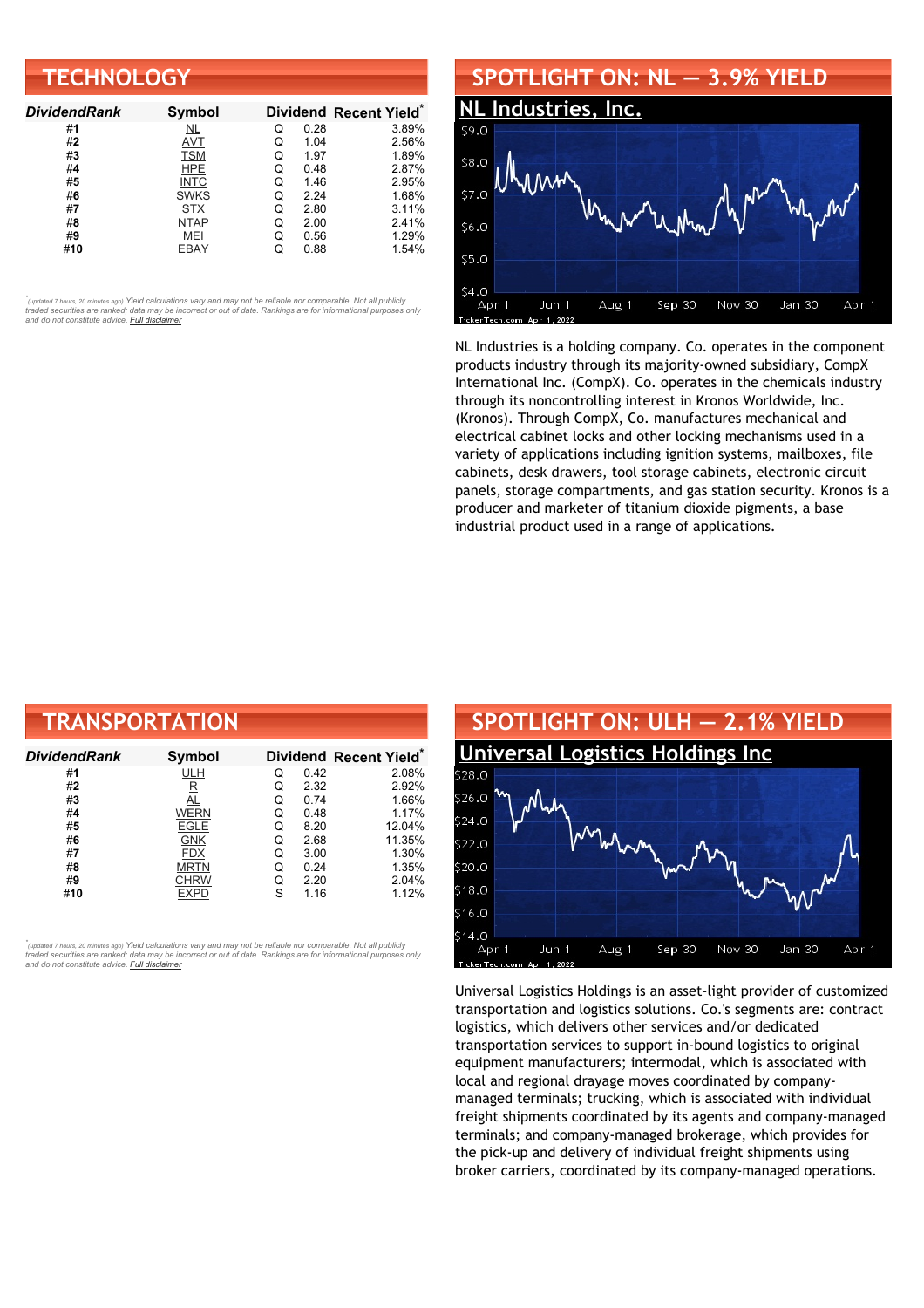# **TRAVEL & ENTERTAINMENT**

| <b>DividendRank</b> | Symbol      |   |      | Dividend Recent Yield* |
|---------------------|-------------|---|------|------------------------|
| #1                  | DRI         | Q | 4.40 | 3.31%                  |
| #2                  | CBRL        | Q | 5.20 | 4.38%                  |
| #3                  | <b>WEN</b>  | Q | 0.50 | 2.28%                  |
| #4                  | BDL         | А | 1.00 | 2.88%                  |
| #5                  | <b>BLMN</b> | Q | 0.56 | 2.55%                  |
| #6                  | QSR         | Q | 2.16 | 3.70%                  |
| #7                  | WH          | Q | 1.28 | 1.51%                  |
| #8                  | <b>CHH</b>  | Q | 0.95 | 0.67%                  |
| #9                  | BYD         | Q | 0.60 | 0.91%                  |
| #10                 | <b>RICK</b> |   | 0.20 | 0.33%                  |

•<br>"<sub>(updated 7 hours, 20 minutes ago) Yield calculations vary and may not be reliable nor comparable. Not all publicly<br>traded securities are ranked; data may be incorrect or out of date. Rankings are for informational purp</sub> *and do not constitute advice. Full [disclaimer](https://www.dividendchannel.com/disclaimer/)*



Darden Restaurants is a restaurant company. Co. owns and operates the Olive Garden®, LongHorn Steakhouse®, Cheddar's Scratch Kitchen®, Yard House®, The Capital Grille®, Seasons 52®, Bahama Breeze® and Eddie V's Prime Seafood® restaurant brands located in the U.S. and Canada. Co. also has restaurants operated by independent third parties pursuant to area development and franchise agreements. Co. has four reportable segments: Olive Garden, LongHorn Steakhouse, Fine Dining (which includes The Capital Grille and Eddie V's) and Other Business (which includes Cheddar's Scratch Kitchen, Yard House, Bahama Breeze, Seasons 52 and its franchise operations).

| UTILITIES    |             |   |      |                                    |  |  |
|--------------|-------------|---|------|------------------------------------|--|--|
| DividendRank | Symbol      |   |      | Dividend Recent Yield <sup>®</sup> |  |  |
| #1           | VIA         | O | 0.72 | 8.80%                              |  |  |
| #2           | <b>SPOK</b> | Q | 1.25 | 15.66%                             |  |  |
| #3           | <b>SOLN</b> | Q | 3.38 | 6.18%                              |  |  |
| #4           | OGE         | Q | 1.64 | 4.02%                              |  |  |
| #5           | LUMN        | Q | 1.00 | 8.87%                              |  |  |
| #6           | VZ          | Q | 2.56 | 5.03%                              |  |  |
| #7           | <b>EIX</b>  | Q | 2.80 | 3.99%                              |  |  |
| #8           | <b>RGCO</b> | Q | 0.78 | 3.61%                              |  |  |
| #9           | <b>AQN</b>  | Q | 0.68 | 4.40%                              |  |  |
| #10          | <b>FTS</b>  | Q | 2.14 | 4.32%                              |  |  |

*\** ated 7 hours, 20 minutes ago) Yield calculations vary and may not be reliable nor comparable. Not all publicly traded securities are ranked; data may be incorrect or out of date. Rankings are for informational purposes only *and do not constitute advice. Full [disclaimer](https://www.dividendchannel.com/disclaimer/)*



Via Renewables is a holding company. Through its subsidiaries, Co. is an independent retail energy services company. Co.'s business consists of two segments: Retail Electricity, in which Co. purchases electricity supply through physical and financial transactions with market counterparties and independent system operators and supplies electricity to residential and commercial consumers pursuant to fixed-price and variable-price contracts; and Retail Natural Gas, in which Co. purchases natural gas supply through physical and financial transactions with market counterparties and supplies natural gas to residential and commercial consumers pursuant to fixed-price and variable-price contracts.